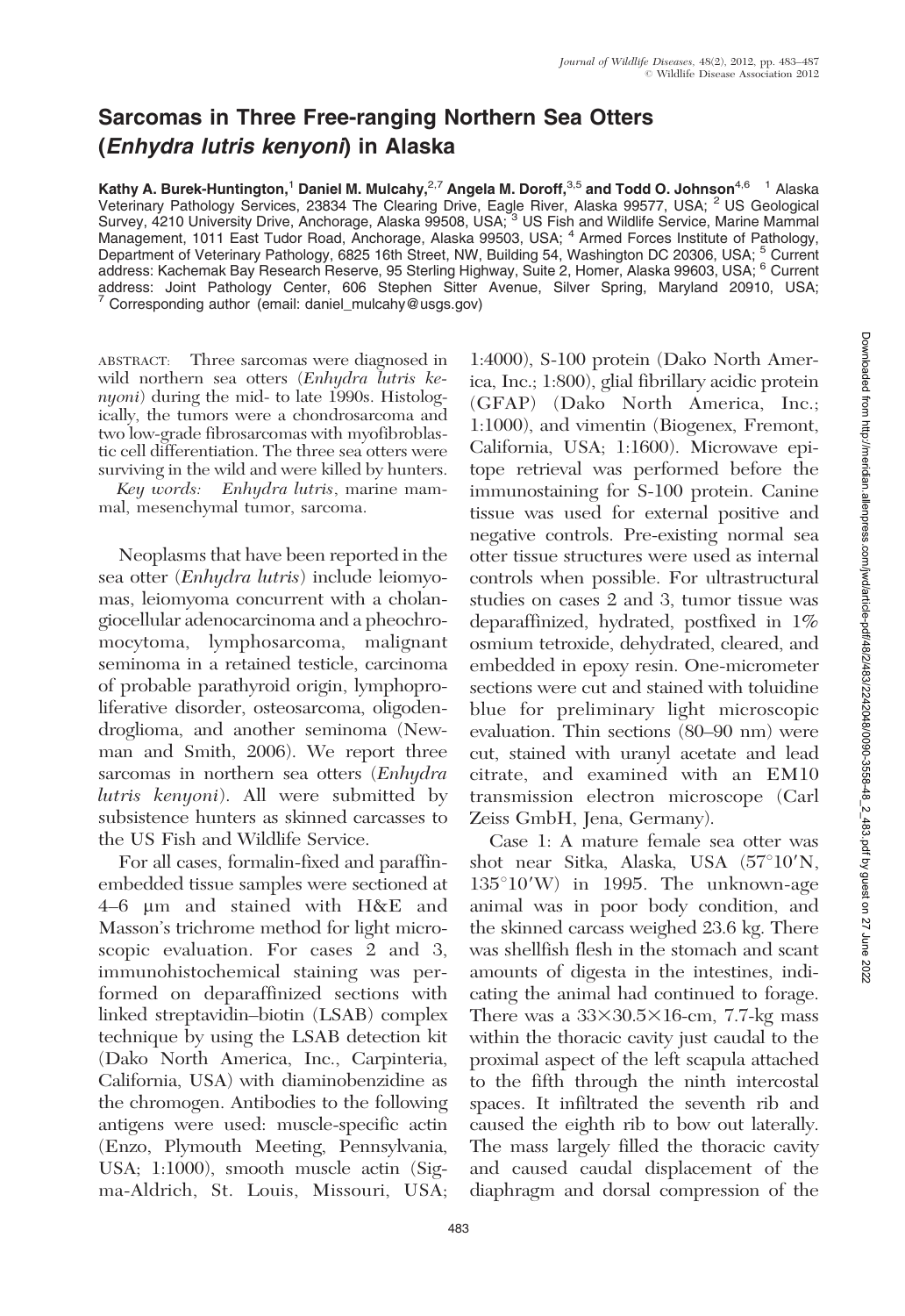

FIGURE 1. Histologic appearance of the chondrosarcoma from case 1. Single to multiple small, condensed cells were present within lacunae (arrow) and these were separated by large amount of basophilic ground substance. Bar=20  $\mu$ m. 40 $\times$ .

lungs and heart. The mass was encased in a glistening white fibrous capsule, and on cut section, there were swirls of translucent white tissue resembling cartilage. Histologically, the majority of the mass was composed of whirls of collagen and wispy, basophilic ground substance. Scattered individual and aggregates of round neoplastic cells surrounded by a clear space and basophilic amorphous material consistent with ground substance (Fig. 1). These cells were plump, had scant cytoplasm with round nuclei, and fine granular chromatin. Mitotic figures were rare. This neoplasm was consistent with a low-grade chondrosarcoma.

Case 2: A 9-year-old (as determined by tooth-sectioning) male sea otter was taken in eastern Prince William Sound, Alaska, USA  $(65^{\circ}10^{\prime}N, 135^{\circ}40^{\prime}W)$  in 1996. The skinned carcass weighed 26.8 kg. On the medial aspect of the left hind leg overlying the distal aspect of the tibia and fibula, there was an ulcerated, dermal and subcutaneous, oval,  $13\times13\times4.5$ -cm,  $455.5$ -g mass that was not attached to the bone. The surface of the mass was covered with necrotic debris and fibrin. The superficial aspect of the mass was multilobular, soft, white, and of fatty consistency. The deeper aspect of the mass was very firm, infiltrative, and white, with septae



FIGURE 2. Section from the fibrosarcoma from case 2. The majority of cells were spindle-shaped, often oriented in short wavy bundles. Scattered round cells surrounded by clear lacunae also were present (seen on the left and right sides of the photomicrograph). Bar=20  $\mu$ m. 40 $\times$ .

extending into the overlying soft mass. The tumor tissue extended up the leg along the tibial nerve bundle. The distal extremity had marked subcutaneous edema. All tissues were moderately autolyzed, obscuring some histologic detail. Histologically, the dense white tissue within the deeper aspects of the mass was composed of thick bands of dense connective tissue with scattered aggregates of lymphocytes and plasma cells. The mass was highly cellular, composed of spindleshaped to round cells and was divided into lobules by dense collagenous bands. The spindle cells were generally haphazardly arranged with some short and intermediate length bundles with an undulant pattern. The cells had poorly delineated cytoplasmic borders, amphophilic cytoplasm, and oval to round nuclei with fine granular chromatin and rare mitotic figures. In some areas, round cells with sharply delineated borders and clear cytoplasm were embedded in an amorphous to foamy, lightly eosinophilic to lightly basophilic material (Fig. 2). Scattered islands of amorphous eosinophilic material with central, deeply amphophilic to basophilic material were consistent with mineralized osteoid, and entrapped small cells were consistent with osteocytes, interpreted as osseous metaplasia (Fig. 3). Ultrastructurally, the neoplastic cells were elongate, with oval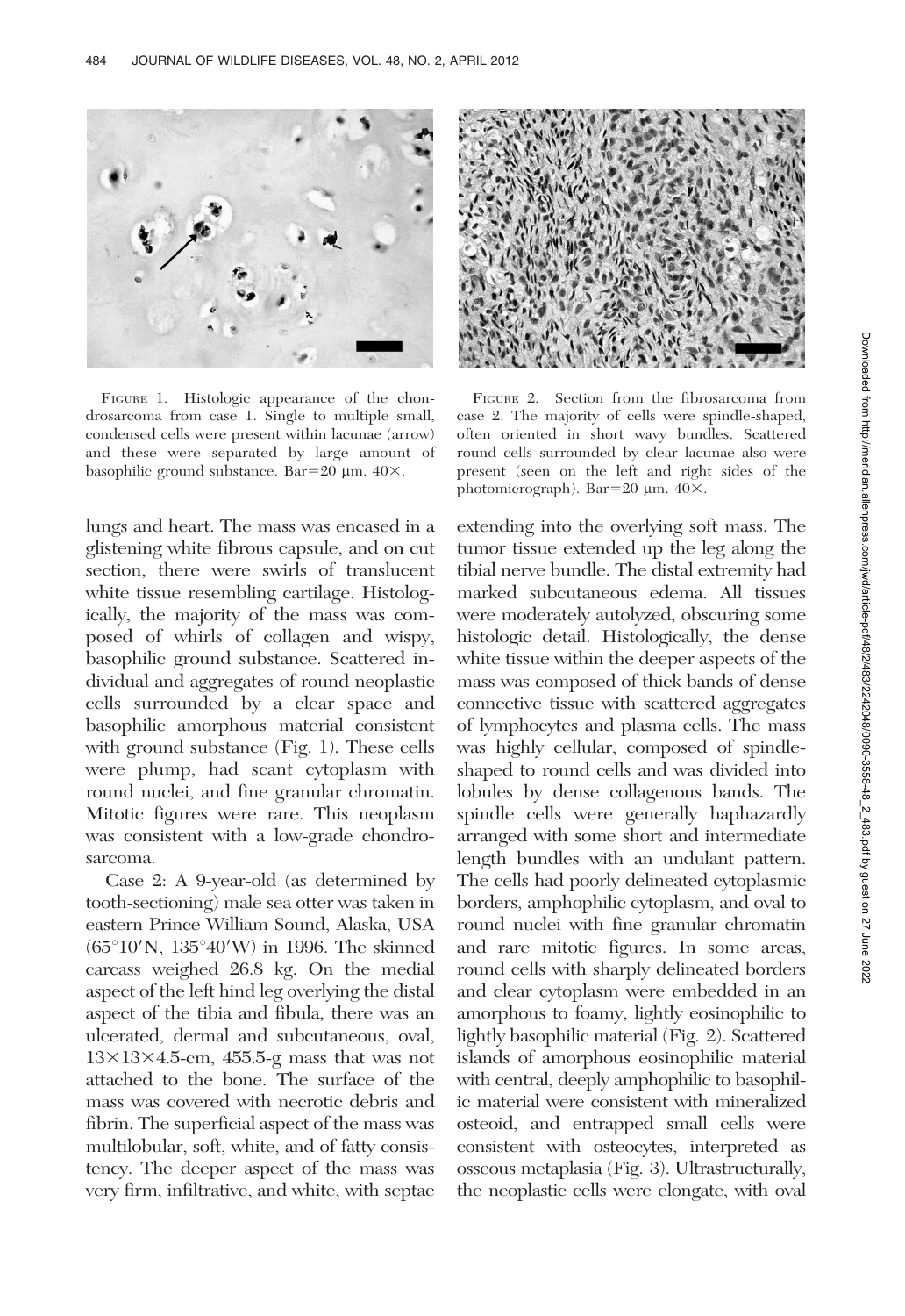

FIGURE 3. In some areas of the fibrosarcoma from case 2, there were islands of woven bone (arrow). Bar=100  $\mu$ m. 10 $\times$ .

to fusiform nuclei containing abundant electron-dense heterochromatin and were separated by collagen bundles (Fig. 4). No basement membranes were present. No virus particles were detected. Immunohistochemically, the neoplastic cells were multifocally weakly positive for muscle specific actin and smooth muscle actin. Immunostaining for vimentin, S-100 protein, and GFAP were inconclusive. These findings were most consistent with a low-grade fibrosarcoma with myofibroblastic differentiation.

Case 3: Hunters killed an 8-year-old (as determined by tooth-sectioning) male sea otter in Yakutat Bay, Alaska, USA (59°40'N,  $139^{\circ}30'$ W) in February of 1998. It weighed 30.5 kg after skinning and was in average body condition. In the retroperitoneal space, lateral to the right kidney, there was a  $24\times20\times16$ -cm, 6-kg mass attached to and blending into the 14th right rib. On section, it was firm, mottled tan, white, and cream. The tan areas were necrotic tissue and made up the majority of the mass. Histologically, in sections taken from the junction between tumor and rib, the tumor infiltrated the cortical bone of the rib. The mass was highly cellular, composed of spindle cells separated by variable amounts of collagen and mucinous ground substance. In general, the cells formed short to long interlacing streams and bundles. The cells were spindle-shaped to round with the spindle cells being serpen-



FIGURE 4. Both fibrosarcomas from sea otter cases 2 and 3 had similar ultrastructural features. Neoplastic cells were elongate, with oval to fusiform nuclei containing abundant electron-dense heterochromatin. Cells were separated by collagen bundles. No basement membranes or virus particles were present.  $Bar=1 \mu m$ .

tine, with oval nuclei with fine granular chromatin, inconspicuous chromatin, and rare mitotic figures (Fig. 5). Similar to case 2, the neoplastic cells were immunoreactive for muscle-specific actin and smooth muscle actin; immunostains for S-100 protein, vimentin, and GFAP were noncontributory. Likewise, the ultrastructural features were comparable to case 2. The diagnosis was low-grade fibrosarcoma with myofibroblastic differentiation.

The chondrosarcoma we report occurred at the costochondral junction, the most frequent site of origin of rib chondrosarcomas in dogs (Pirkey-Ehrhart et al., 1995). Chondrosarcomas are malignant neoplasms consisting of mesenchymal cells that produce a cartilage or fibrillar matrix but not osteoid. They are the second most common primary bone tumor in dogs, accounting for 10% of primary bone tumors in that species. In other domestic species, chondrosarcomas are relatively rare (Thompson, 2007). In all species, they occur most often on flat bones such as ribs and nasal turbinates and are slow to metastasize (Popovitch et al., 1994). There was no evidence of metastasis of the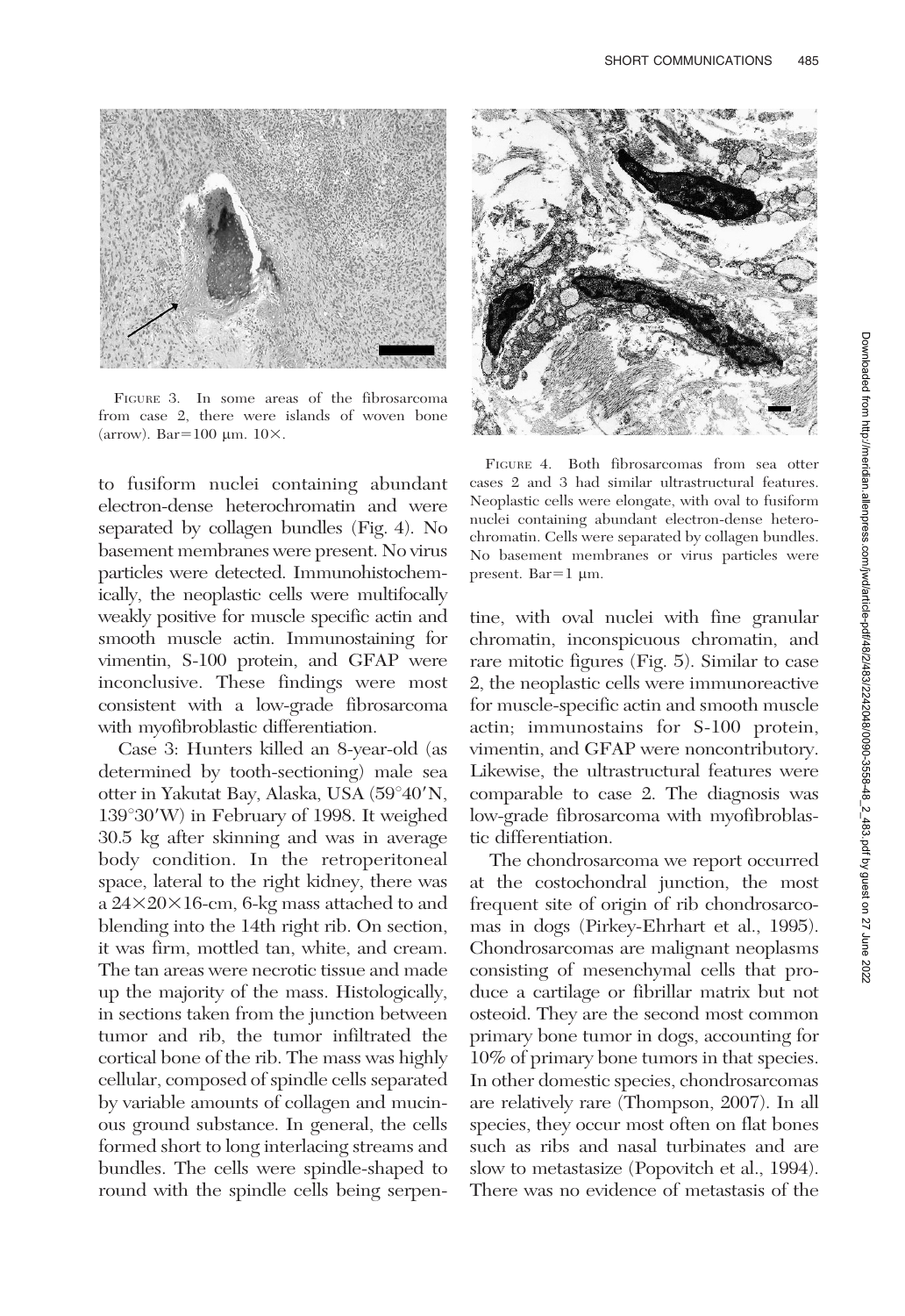

FIGURE 5. The fibrosarcoma from case 3 was composed of long wavy bundles of spindeloid cells.  $Bar = 20 \text{ µm}. 40 \times.$ 

tumor to the lungs, the most frequent site of metastasis of canine costal chondrosarcoma (Thompson, 2007). This tumor was an unusually large mass to be found in a surviving, free-ranging sea otter, comprising approximately one third of the weight of the skinned carcass. Many dogs with chondrosarcoma can survive for months and some for  $>2$  yr, with death resulting from the primary tumor rather than from metastatic disease (Popovitch et al., 1994).

Tumors from two of the sea otters were low-grade fibrosarcomas with no evidence of metastasis. Fibrosarcomas are malignant neoplasms arising from fibroblasts in any anatomic location. In domestic cats and dogs, they are generally low-grade, demonstrating frequent local recurrence and low incidence of metastasis that occurs late in the disease (Popovitch et al. 1994). A high mitotic index is correlated with incidence of recurrence and metastasis (Gross et al., 1992). Immunohistochemistry indicated myofibroblastic differentiation due to the multifocally positive smooth muscle actin reaction. The immunohistochemical staining in these cases was poor, probably due to the postmortem interval and possibly due to the use of nonspecific antibodies. A peripheral nerve sheath tumor was considered initially as a diagnosis for case 2 due to the tendency of the cells to palisade, the presence of mucinous ground substance, and the extension of the mass along the neurovascular bundle. However, GFAP and S-100 staining did not support this diagnosis, and ultrastructurally, a nerve sheath tumor would be expected to display some basement membrane material, which was not present. Osteoid and mineralized bone was present in one case and was interpreted to be osseous metaplasia within the fibrosarcoma because the cells within the bone were consistent with normal osteocytes rather than neoplastic osteoblasts.

Most reports of neoplasms in marine mammals concern those animals, such as California sea lions (Zalophus californianus), that are most frequently presented to rehabilitation programs, and those that are held for public display (Newman and Smith, 2006). There are few reports of neoplasia in sea otters. We were not able to determine a cause for these tumors. Viruses have been associated with the occurrence of mesenchymal tumors (Peauroi et al., 1994). The sea otter tumor tissues were evaluated by electron microscopy for virus particles, but none were found. Because these tumors occurred in middle aged to older animals and were in only one site on each animal, they are probably simply spontaneous tumors without a discernible cause.

We thank Barbara Bodner, Linda Comerci, Carol Gorbics, Erin Kitka, Gary Klushkan, Olaf Totlan, and Kim Williams for contributions of the carcasses. These animals were collected and examined under the authority granted to the US Fish and Wildlife Service by the Marine Mammal Protection Act. Any mention of trade names is for descriptive purposes only and does not imply endorsement by the US Government. T.O.J. is a colonel in the US Army. The opinions and assertions contained herein are the private views of the authors and are not to be construed as official or as reflecting the views of the Department of the Army or Department of Defense.

## LITERATURE CITED

GROSS, T. L., P. J. IHRKE, AND E. J. WALDER. 1992. Other mesenchymal tumors. In Veterinary